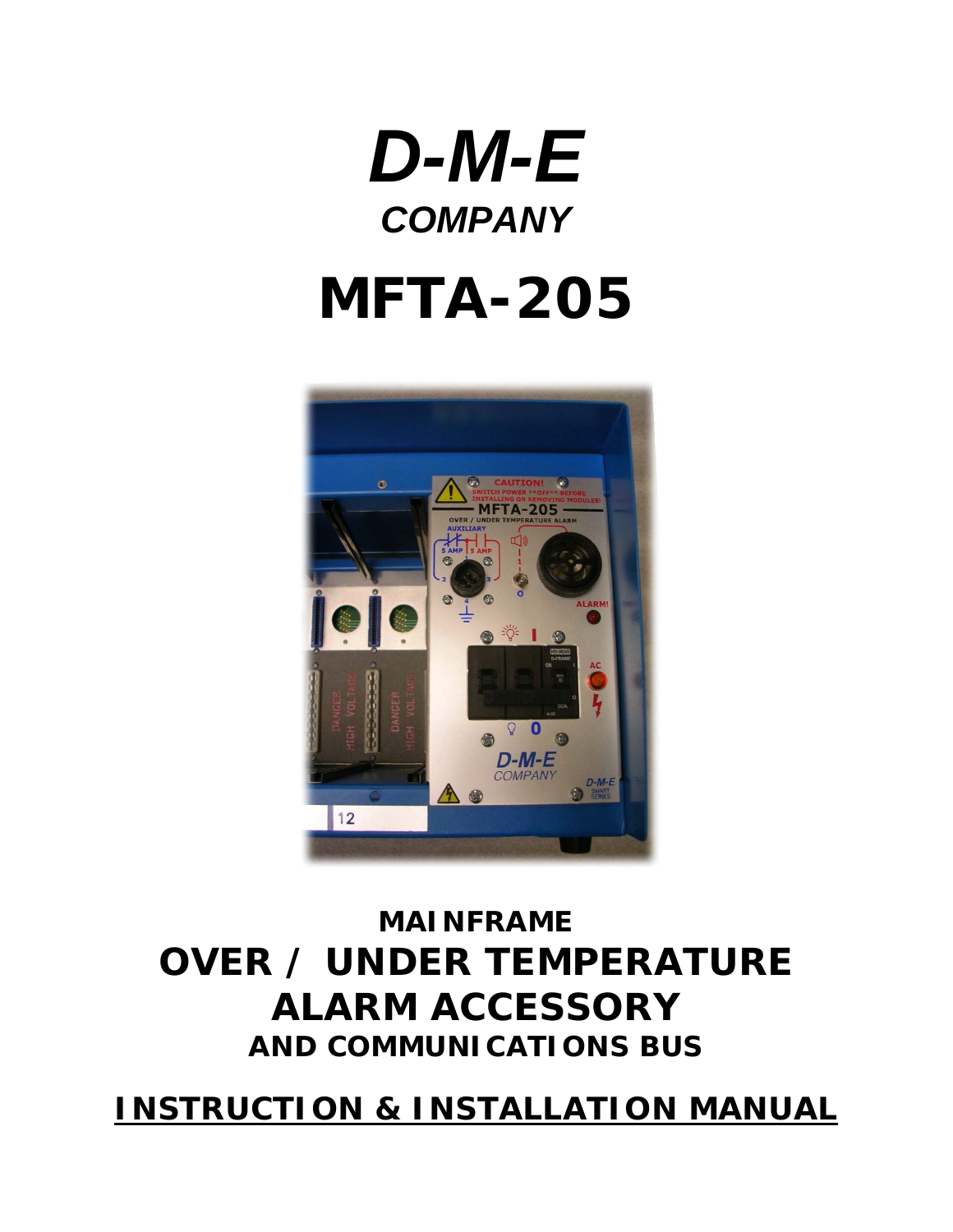

# *READ THIS MANUAL BEFORE OPERATING EQUIPMENT!*

The high voltage required to operate this mainframe temperature control system and the high temperatures created by its operation can cause serious injury or death, and presents a potential fire hazard.

Installation and operation of this equipment should only be performed by qualified individuals and all directions should be carefully followed. Caution should be taken to guarantee that only the rated voltage is applied to this unit and appropriate limiting control devices should be used for safe operation.

#### *DISCONNECT THE MAIN POWER FROM THE CONTROL SYSTEM BEFORE SERVICING!*

Hazardous voltage is present on the inside of the mainframe system.

Standard safety procedures should be followed. Additionally, the following guidelines will help prevent personal injury and product damage:

- Do not apply a voltage greater than that specified on the product nameplates.
- Do not operate controllers or mainframe systems without appropriate supply ground connections.
- Do not insert or remove controllers into mainframe systems with power applied.
- Do not operate any controller or mainframe system without all covers in place and properly secured.
- Do not operate this product when wet or in a damp environment.
- Do not operate this product in an explosive atmosphere.

# **CE COMPLIANCE**



This control system, when properly installed as described, complies with the following European Standards:

• **EN-61010-1** 

"Safety Requirements for Electrical Equipment for Measurement, Control and Laboratory Use – Part 1. General Requirements (1995)"

• **EN-61326-1**  "Electrical Equipment for Measurement, Control and Laboratory Use – EMC Requirements (1998)"

#### **Note on EMC compliance:**

Due to the processing of small analog voltages (thermocouple input) the controllers used in this mainframe are susceptible to interface caused by radiated electromagnetic fields.

Although steps have been taken to reduce upsets caused by EMI, strong signals may cause degradation of system accuracy. User intervention is not required to reset the system under these circumstances. The system will automatically recover following the removal of the interfering signal.

If continuous upsets are recognized remove the interfering signal from the process. If this is not possible consult the manufacturer for assistance with solving specific EMI interference problems.

# **INTRODUCTION**

The MFTA-205 Over / Under Temperature Alarm Accessory has been introduced to complete the D-M-E Company family of SmartSeries† style mainframe control systems. This control system was designed to provide affordable and compatible solutions for hot runner control requirements. The mainframes, when combined with SSM, DSS-1502 (or later) or CSS digital temperature control module, provide the user with a temperature control system that is user friendly, highly accurate and prepared to handle even the most difficult control applications. The MFTA completes the package by providing an audible alarm, as well as auxiliary contact closures, in the event that an uncontrolled event occurs.

Unlike many competitive alarm accessories the MFTA does not require the use of a valuable control zone slot. Instead, it has been designed to be conveniently positioned behind the main breaker disconnect panel, which keeps all mainframe controller positions available.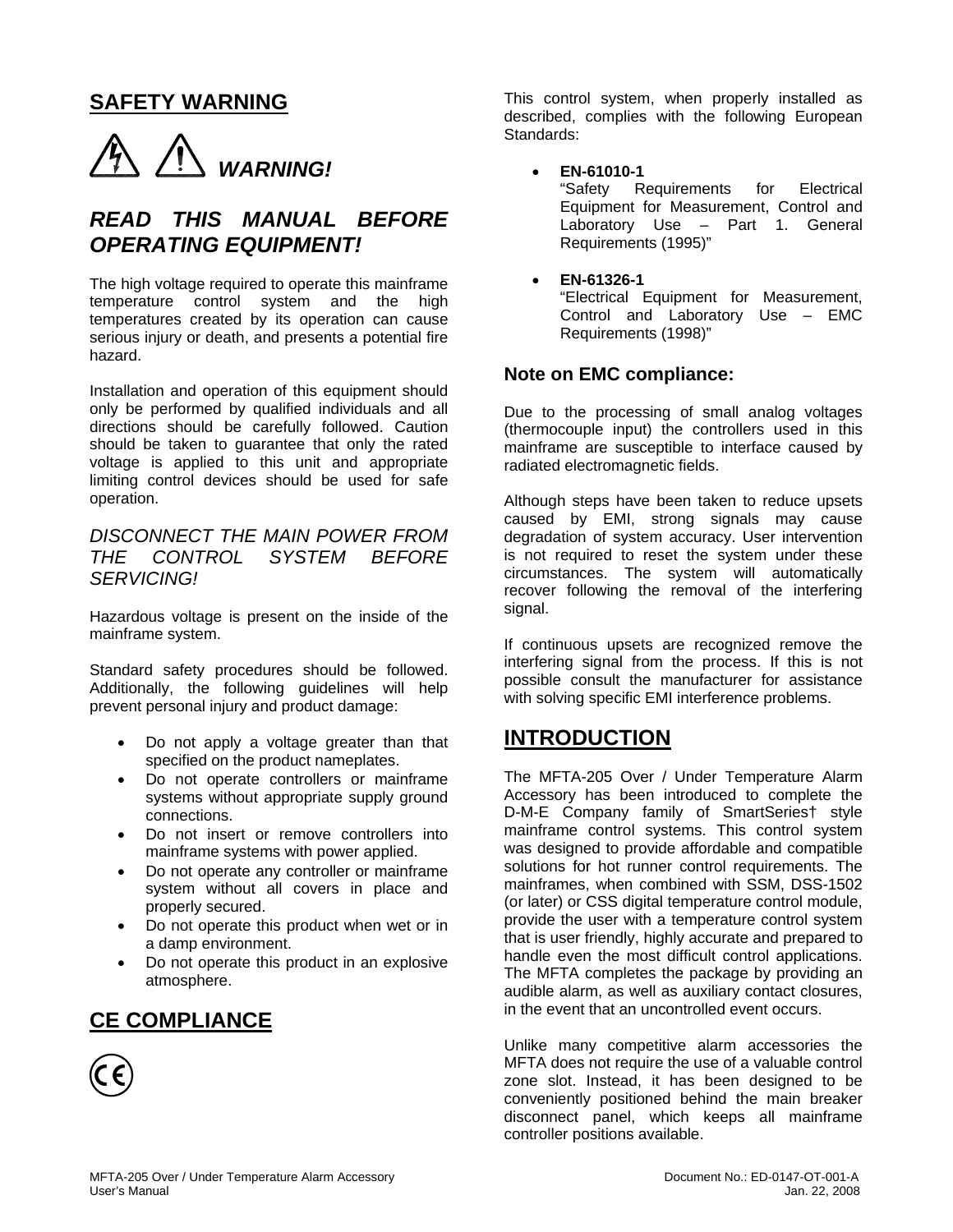This manual combines graphical representation of components and wiring information with explanatory dialogue to help the users acquaint themselves with the MFTA alarm accessory features, as well as retrofit installation.

*NOTE: THE MAINFRAME IN WHICH THE ALARM ACCESSORY IS INSTALLED MUST ALSO BE EQUIPPED WITH THE APPROPRIATE SIZE COMMUNICATION BUS P.C. BOARD ASSEMBLY. (For example, D-M-E Company P/N: CIK-12. Mainframes with factory-installed communications will have a "C" in the model number, such as MFCP-12G.)* 

*WITHOUT THE COMMUNICATIONS BOARD INSTALLED THE TEMPERATURE CONTROLLERS WILL NOT BE ABLE TO "COMMUNICATE" WITH THE MFTA TO TRIGGER THE ALARM IN THE EVENT OF A FAULT CONDITION.* 

Should further clarification be required do not hesitate to contact your nearest sales representative or D-M-E Company.

# **SPECIFICATIONS**

#### **GENERAL**

| Dimensions  4.0" Wd X 7.0" Hg X 4.0" Lg        |                                                             |
|------------------------------------------------|-------------------------------------------------------------|
|                                                | $(102 \text{mm} \times 178 \text{mm} \times 102 \text{mm})$ |
|                                                |                                                             |
| Operating Temperature  32 to 120°F (0 to 50°C) |                                                             |

#### **INPUT POWER**

Operating Voltage ..... 230VAC (+10/-20%) 50/60Hz Selectable 115VAC (+10/-20%) 50/60Hz Power Consumption …………………….... < 4 Watts Circuit Protection …. Dual ¼ Amp Fast-Acting Fuse Ceramic Type ABC¼ (or less) \*\*No Substitutes\*\* Circuit Isolation ……....... Transformer; > 2500 Volts Alarm Input Signal ………………….………. +5 VDC (Must be supplied by temperature controller SSM, DSS and CSS optically couples signal to digital circuit)

#### **OUTPUT**

Visual Alarm Indication ………………...…. Red LED Audible Alarm ………..……..… Piezoelectric Buzzer Intermittent Beep 0.8-1.2 Seconds 90 dB at 12" (30cm) Auxiliary Ouput …………… Contact (Relay) Closure (1) Normally Open / (1) Normally Closed

MFTA-205 Over / Under Temperature Alarm Accessory **Document No.: ED-0147-OT-001-A**<br>User's Manual Jan. 22. 2008 User's Manual Jan. 22, 2008

#### **5 A @ 30 VDC MAXIMUM or 5 A @ 250 VAC MAXIMUM \*\*USER IS RESPONSIBLE FOR PROTECTION\*\***

# **INSPECTION**

After removing the MFTA alarm accessory from the shipping container immediately inspect the unit for damage resulting from mishandling in shipping. Inspect for loose components and mechanical damage such as bent sheet metal, marred front panel screen, etc. Remove the spare ABC¼ fuses and auxiliary connector mating connector kit and save them for later use.

**Note: If the unit appears damaged or the container is missing components, contact your sales representative immediately! Use or modification of the MFTA or its packaging will decrease the likelihood of freight claim reimbursement.** 

# **OPERATION**

**Refer to Figure 1 to become oriented with the MFTA alarm accessory indicators and user controls.** 

The MFTA is easy to use and requires no special training. The fused input power to the MFTA is connected to the mainframe power bus. Power is automatically applied to the MFTA alarm unit when the mainframe main circuit breaker disconnect is turned on. The amber AC power light located on the disconnect panel will become illuminated when power is turned on.

Under normal control system operating conditions the MFTA will be inactive. In the event of a fault condition the temperature controller will apply a +5 VDC signal to the mainframe communication bus printed circuit board assembly. This electrical signal is transferred to the MFTA via a ribbon cable connection. When the MFTA realizes an alarm signal it will visually and audibly (if enabled) alert the operator of a fault condition.

The D-M-E temperature controller generates an alarm signal under any one of the following fault events:

- Ground Fault (CSS only)
- Shorted Triac (Output Control Device)
- Open Thermocouple (Temp Sensor)
- Shorted Thermocouple
- Reversed Thermocouple
- 30°F (17°C) Over Setpoint Temperature (DSS, CSS)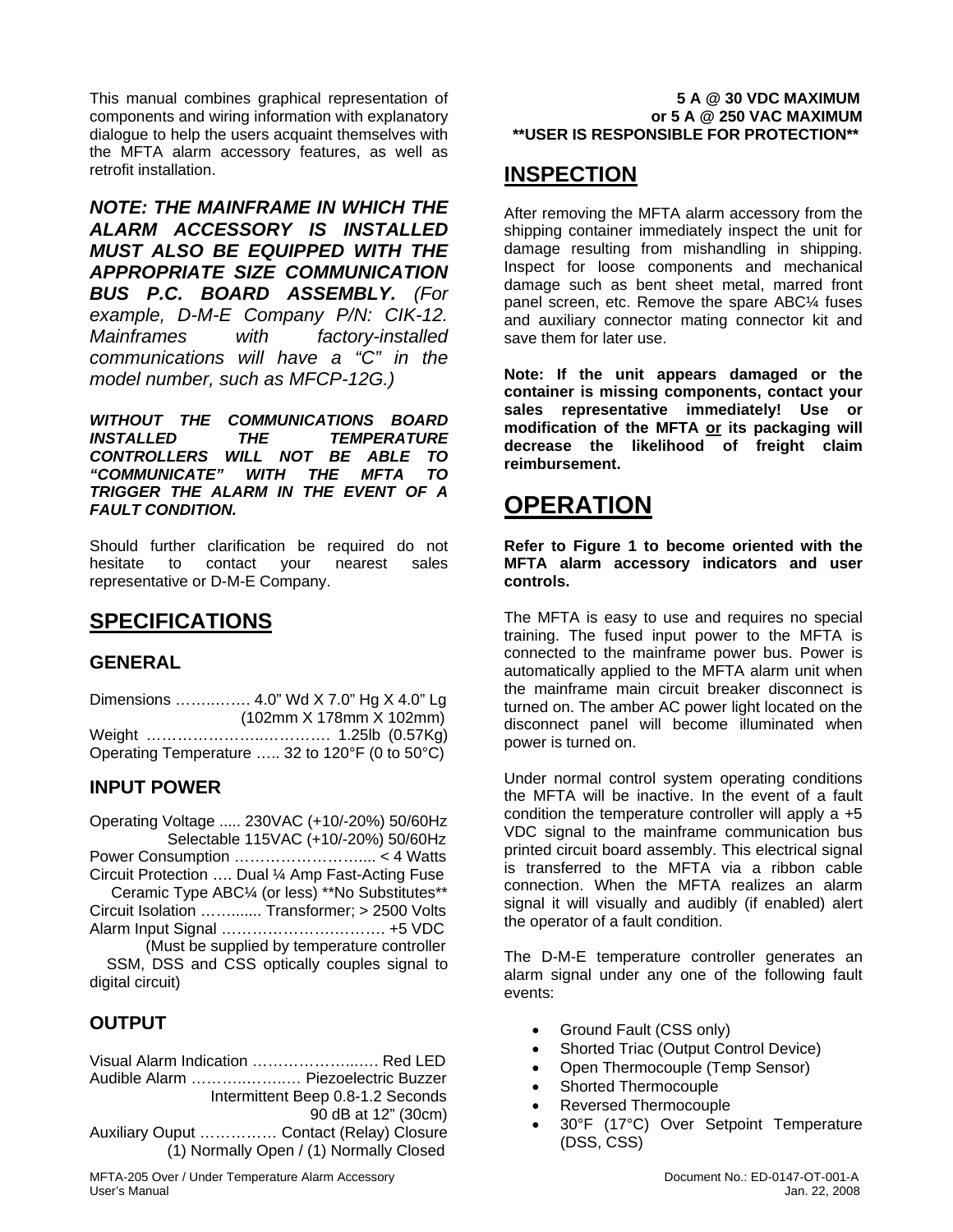

# **CONTROLS AND INDICATORS**

1. Faceplate - Interchangeable with Mainframe

Circuit Breaker Mounting Plate. (Circuit Breaker Not Included)

- 2. Audible Alarm Beeper
- 3. Red Alarm LED
- 4. Alarm Beeper Enable / Disable Switch
- 5. Auxiliary Connector (Mate Included)
	- Provides One Set Each of 5 Amp Normally Open & Normally Closed Switch Contacts
- 6. Caution, Risk of Electrical Shock Symbol (Required per CE LVD)

# **Figure 1 Controls & Indicator Placement**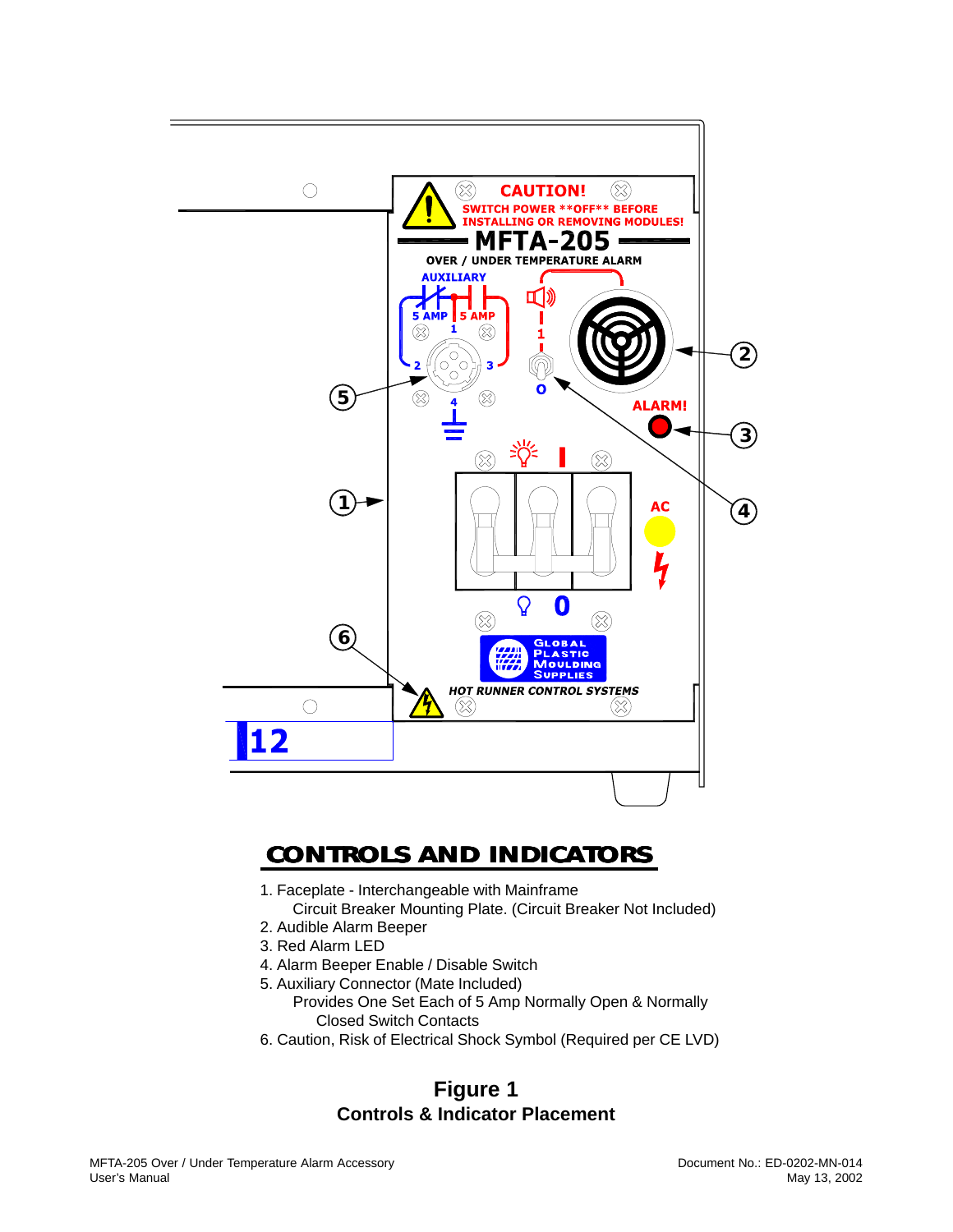- 30°F (17°C) Under Setpoint Temperature (DSS, CSS)
- 40° (17°C) Over or Under Setpoint (SSM)

#### **ALARM INDICATION**

The MFTA signals an alarm condition several ways simultaneously:

- 1. The red LED on the front panel will be illuminated.
- 2. The audible beeper, if enabled, will begin to pulsate.

**NOTE: The beeper can be disabled by placing the toggle switch in the "OFF" (0) position.** (Item #4, Figure 1.)

Once the operator is aware of the fault condition it may be more comfortable to evaluate the system without the interruption of the beeper.

3. The auxiliary connector normally open and normally closed contacts will close and open respectively. (Item #5, Figure 1.)

Once the fault condition has been corrected, the temperature controller will automatically remove the alarm signal from the communication bus, turning the MFTA alarm accessory off. It may be necessary to turn the controller off and on to reset the alarm.

#### **AUXILIARY CONNECTOR**

The auxiliary connector (Item #5, Figure 1) provides access to relay contacts which open and close with the alarm signal. The mating cable connector is supplied with the MFTA.

The relay contacts can be used to open or close user designed ancillary circuits to compliment the MFTA method of alert. Refer to Figure 4 for an example of such use.

**THE MFTA AUXILIARY CONNECTOR CIRCUIT DOES NOT SUPPLY ANY VOLTAGE! It is dry contact closure only.** 

**NOTE: THE MFTA AUXILIARY CIRCUITRY DOES NOT CONTAIN FUSE PROTECTION! The user is responsible to properly protect these components at less than or equal to 5 amps maximum!** 

**DO NOT EXCEED THE RELAY AND CONNECTOR MAXIMUM VOLTAGE! The** 

#### **maximum circuit voltage is 250 VAC or 30 VDC!**

# **INSTALLATION**

If the MFTA was purchased as a kit for mainframe retrofit installation the following instructions will assist the user to accomplish successful installation.

The retrofit procedure is not difficult, however, time and care must be taken to prevent personal injury and/or damage to control system components. Installation of this equipment should only be performed by qualified individuals and all directions should be carefully followed.

The instructions and photographs that follow are specific to the D-M-E mainframes. Contact your sales representative for clarification if installing the MFTA into other manufacturer's mainframes.



*THE CONTROL SYSTEM MAINFRAME MAIN POWER DISCONNECT MUST BE IN THE "OFF" POSITION BEFORE COMMENCING THE RETORFIT INSTALLATION.* 

*THE MAINFRAME POWER CORD SHOULD BE DISCONNECTED FROM THE ELECTRICAL SERVICE, OR THE DISCONNECT DEVICE SHOULD BE SWITCHED AND LOCKED IN THE "OFF" POSITION.* 

**PHOTOGRAPHIC AIDS FOLLOW THE INSTRUCTION.** 

**Step 1:** Remove the mainframe rear cover panel.

**Step 2:** Locate the cooling fan and neon power light wire bundle and remove the wire ties, exposing the individual wires. (Take care to not cut any of the wires.)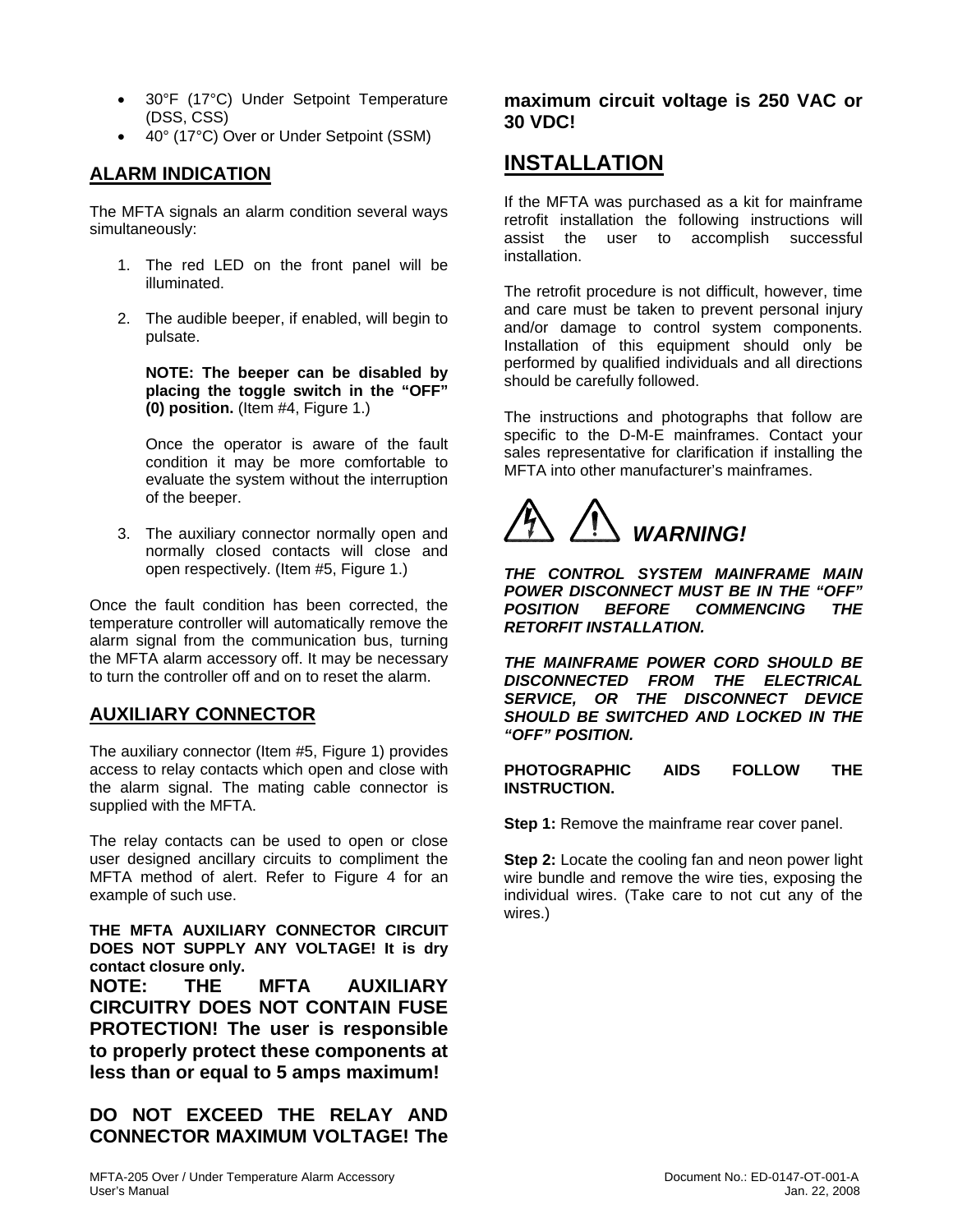

**Step 3:** Disconnect the neon light wires from the fuse holder connections. (The light wires are larger diameter than the fan wires.)



**Step 4:** Remove the breaker disconnect mounting screws and the disconnect panel mounting screws.



**NOTE: THE BREAKER DISCONNECT IS MOUNTED WITH #6-32 X ¼" SCREWS. THEY MUST BE REUSED IN THE SAME LOCATION!** Remounting the breaker disconnect with longer screws, such as the #6-32 x 3/8" screws used for the mounting panel, will damage the breaker disconnect.

**ASSEMBLY AID: Removing the disconnect mounting panel in this manner will leave the breaker disconnect in its original location allowing for easier reassembly and avoiding troublesome wire re-routing.**

**Step 5:** Remove the disconnect mounting panel with the neon power light installed. Discard the assembly or save for future maintenance.



**Step 6:** Install the MFTA mounting plate assembly over the breaker disconnect in place of the original disconnect panel.

**BE CAREFUL NOT TO PINCH OR DAMAGE ANY COMPONENTS OR WIRING.** Care must be taken to properly position the MFTA assembly over the breaker disconnect.

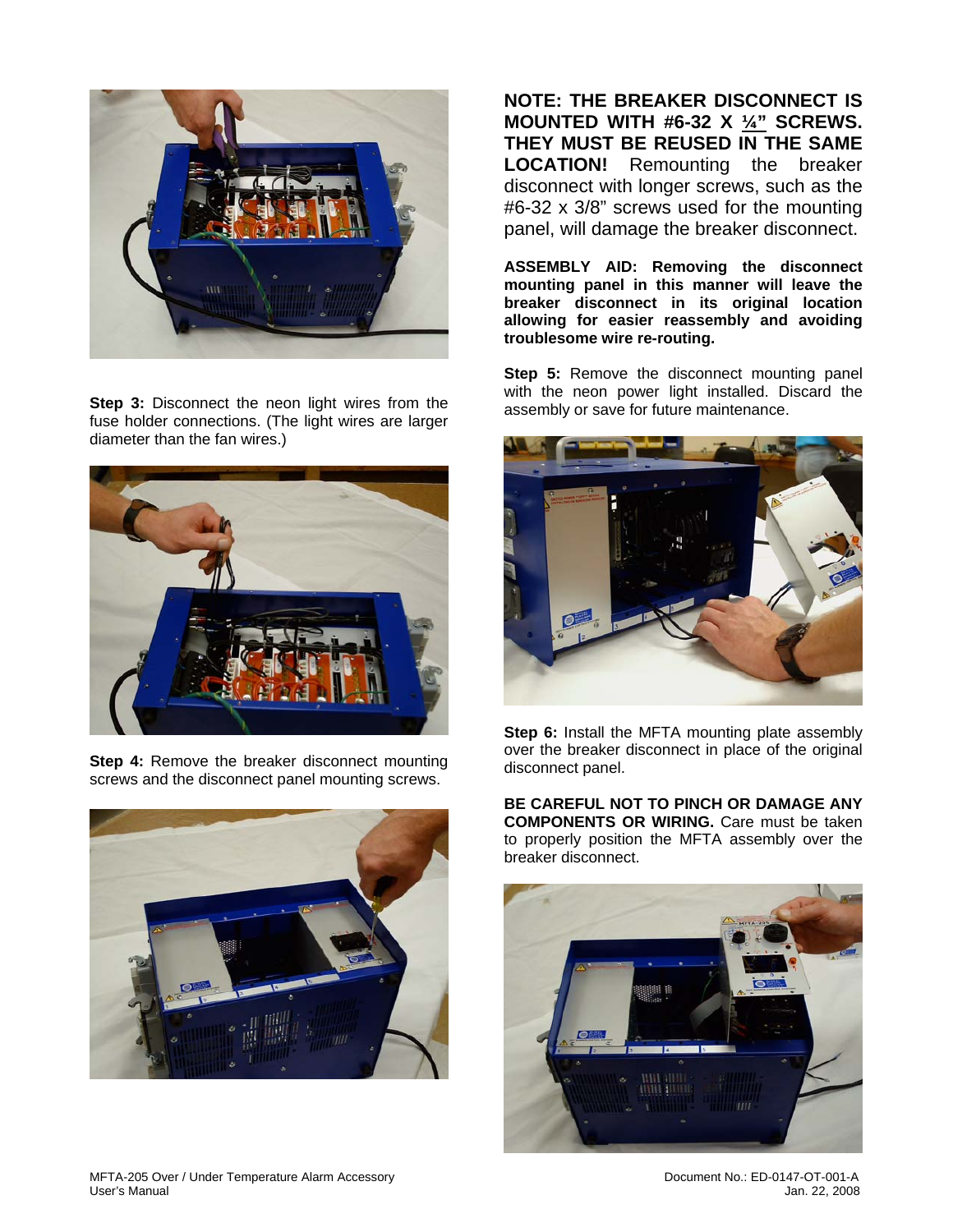**Step 7:** Route the MFTA power wires, ground wire, communications ribbon cable and new neon power light wires through to the back plane of the mainframe.



**Step 8:** With the MFTA mounting panel in location reinstall the breaker disconnect **#6-32 x ¼"** mounting screws.

**Step 9:** Secure the MFTA panel into the mainframe reusing the #6-32 x 3/8" screws.

**Step 10:** Working from the rear of the mainframe, connect the MFTA ribbon cable to the communications bus printed circuit board. The communications cable is polarized by a red stripe indicating the #1 conductor. The red stripe must be connected to pin #1 of the communication board ribbon cable crimp connector (notch in connector body) **or** header connector (Pin #1 identified by print), depending on the version of communications board. (Refer to Figure 3 for clarification)

Step 10a: If the communications printed circuit board has the 2 x 10 header installed, the connection with the communications board can be easily made with the board installed in the mainframe. Simply push the ribbon cable header connector onto the header. **Continue to Step 11.**

Step 10b: If the communications printed circuit board has the flat crimp style connector, the communication board should not be installed in the mainframe at this time. It will be much easier to make the connection, and the connection will be much more reliable, if the board is loose and can be handled to accommodate the ribbon cable crimping.

Step 10c: To crimp the ribbon cable to the ribbon cable connector, begin by removing the adhesive cover strip from the connector cover. Carefully place the cover over the ribbon cable, allowing the ridges of the conductors to fit into the mating detents in the connector cover.



Once accomplished place the cover, with the cable, over the communications board connector. The (4) plastic pins on the corners of the connector line up with the notches in the cover. This pin-notch mechanism properly aligns the cable and cover to

Using a pair of pliers gently and carefully begin to squeeze the cover onto the connector, working from one side of the connector to the other. As this is done the sharp contact pins of the connector pierce the ribbon cable insulation, making the connection.



#### **COMMUNICATIONS ADDRESSING:**

Figure 3 contains instructions as well as an address table that detail how to address the communications bus printed circuit board. **THE MFTA ALARM ACCESSORY DOES NOT REQUIRE ADDRESSED COMMUNICATIONS!** This information has been provided for use in the event that intelligent communication products (such as personal computer interface modules) are to be used in the GMF control system.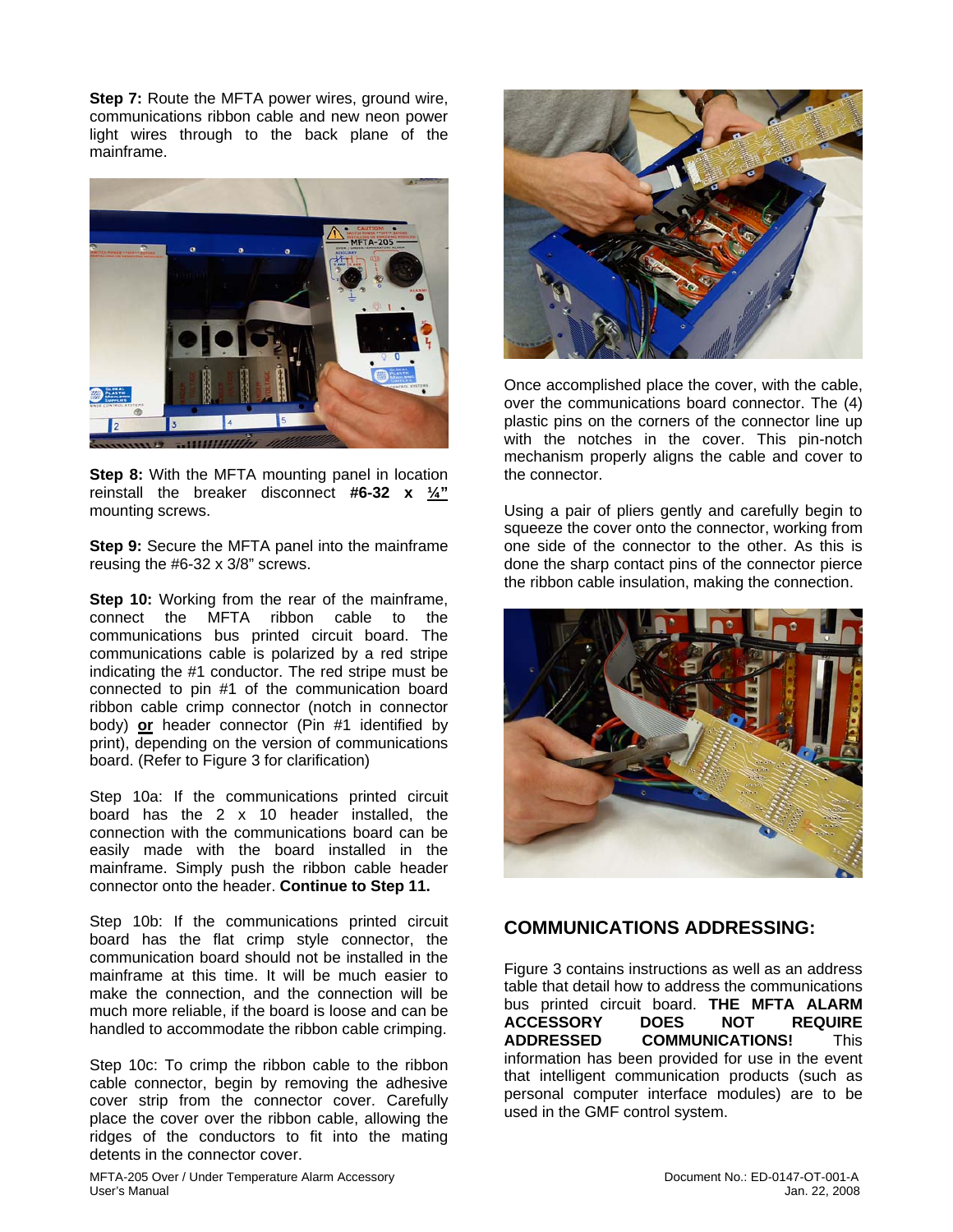**Step 11:** Position and install the communications printed circuit board into the mainframe. (Being careful not to pinch the T/C wires.)



**Step 12:** Connect the neon power light wires to the fuse holder positions (as were removed in step #3).



**Step 13:** Plug the MFTA power wires into the mainframe brass power distribution strips.

#### **240 VAC IS REQUIRED!**

For North American mainframe wiring configurations (GMF model numbers) the terminations should be at R/L1 and S/L2.

For European mainframe wiring configurations (GMFE model numbers) the terminations should be MP/N and R/L1.

**Refer to the marked wiring diagram on the mainframe rear panel and the mainframe instruction manual for clarification.** 



**Step 14:** Connect the MFTA chassis ground wire (green/yellow) to one of the unused ground tabs at the bottom of the connector panel.

Step 15: Gently take up the slack of the MFTA power and ground wires, the neon power light wires and ribbon cable by pulling them to the back of the mainframe.

**Step 16:** Neatly bundle these wires with the fan wires using the supplied wire ties.



**Step 17:** Inspect all wiring for cuts or knicks and remove any debris from inside the mainframe.

**Step 18:** Reinstall the mainframe rear cover panel per the instruction manual.

**Step 19:** Inspect the last zone in the mainframe, adjacent to the MFTA. Be sure that all wires are tucked inside the line of the mounting plate.

**The backside of the temperature controller printed circuit board has sharp component leads that will cut interfering wires and create a dangerous situation! Be sure that all wires are clear!**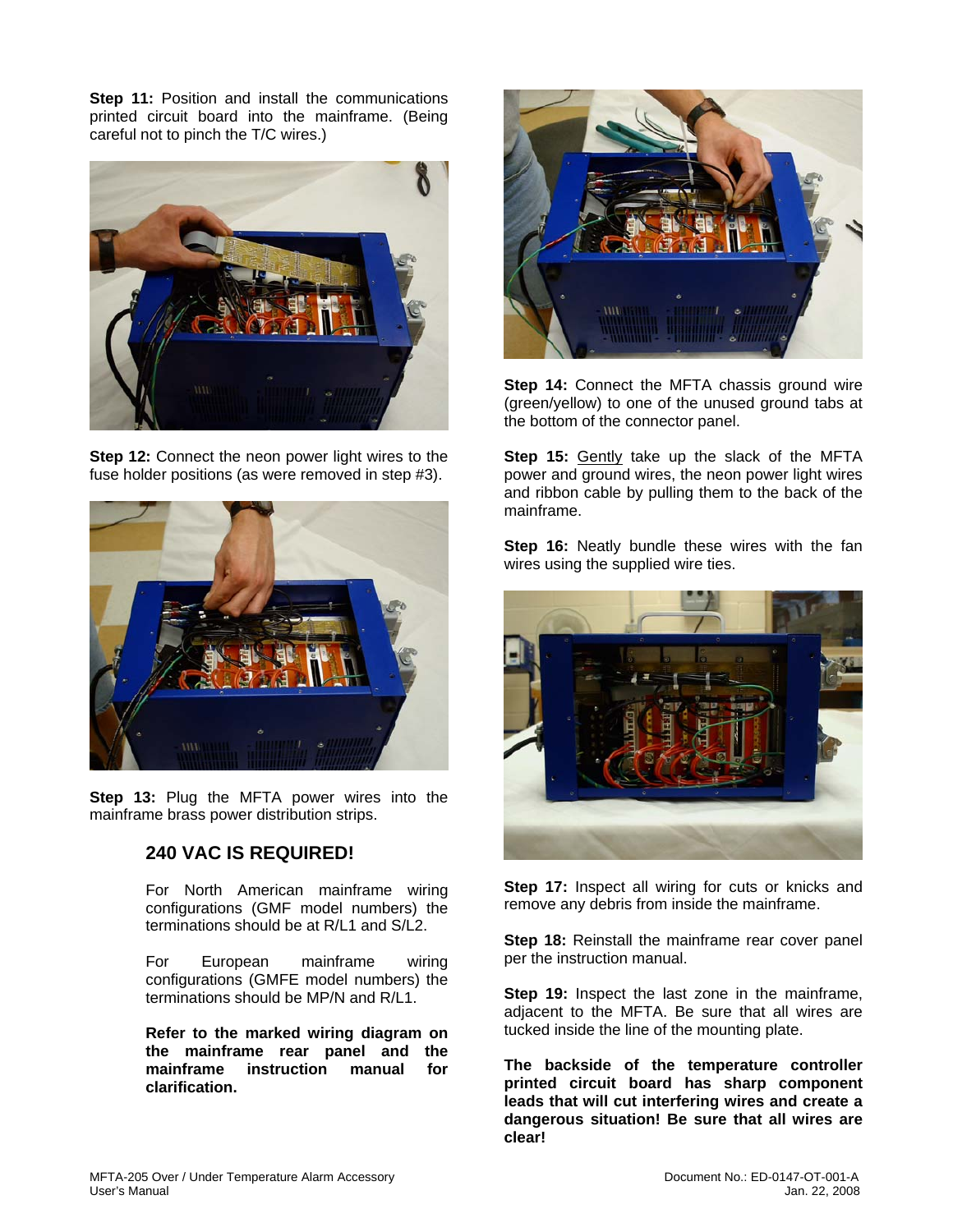**Step 20:** Reach behind the MFTA panel and spin the mainframe cooling fan. Listen for the fan blades hitting interfering wires. Remove as necessary.

Installation is complete. Install the temperature controllers and resume normal operation of the system.

# **MAINTENANCE**

The MFTA alarm accessory requires very little maintenance for continuous and reliable operation. As with any electronic equipment it may be appropriate to periodically clean the main printed circuit board assembly depending on the atmosphere of the facility. This should only require blowing off dust and debris using clean and dry compressed air.

If the printed circuit board has been soiled and the air is not sufficient it is acceptable to clean the board, components and component leads using **ISOPROPYL ALCHOHOL** only. Be sure that the board and components are completely dry before reapplying power to prevent unsafe and damaging short circuits.

If the faceplate assembly needs to be cleaned use only a **DAMP RAG AND MILD DETERGENT.** Gently rub the panel to remove any oil and debris. Be sure that all components are completely dry before reapplying power to prevent unsafe and damaging short circuits.

## **REPLACEMENT PARTS**

It is recommended that all D-M-E Company equipment, including the MFTA alarm accessory, be returned to an authorized representative for repair and calibration service.

#### **Warning: MFTA, SSM, DSS and CSS Controllers and MFCP mainframe service by unauthorized personnel may void warranty coverage!**

Some component failures are easily recognized and can be quickly repaired in the field by qualified maintenance personnel. The following list of replacement parts identifies these components that are readily available through local sales representatives and distributors.

| <b>DESIG.</b>     | <b>DESCRIPTION</b>                                   | <b>PART NO.</b> |
|-------------------|------------------------------------------------------|-----------------|
| F1, F2            | FUSE $ \frac{1}{4}$ AMP 250VAC<br>**Type ABC%only*** | 143-006         |
| T <sub>1</sub>    | <b>TRANSFORMER</b><br>240/120VAC PRIMARY             | 154-001         |
| U1                | IC - +5VDC REGULATOR                                 | 163-007         |
| RLY1              | RELAY - MECHANICAL                                   | 159-005         |
| RLY2              | RELAY - REED                                         | 159-007         |
| SA <sub>1</sub>   | ALARM BEEPER                                         | 159-025         |
| CONN <sub>1</sub> | 4 POS. MALE OUTLET<br><b>Flange Mount</b>            | 119-025         |
|                   | #16-18 AWG PIN<br>For CONN1 Outlet                   | 119-028         |
| CONN <sub>2</sub> | <b>4 POS. FEMALE INSERT</b><br>For Cable Hood        | 119-026         |
|                   | #16-18 AWG SOCKET<br>For CONN2 Insert                | 119-029         |
| CONN3             | 4 POS. CABLE HOOD                                    | 119-027         |

Refer to the Component Layout (Fig. 2)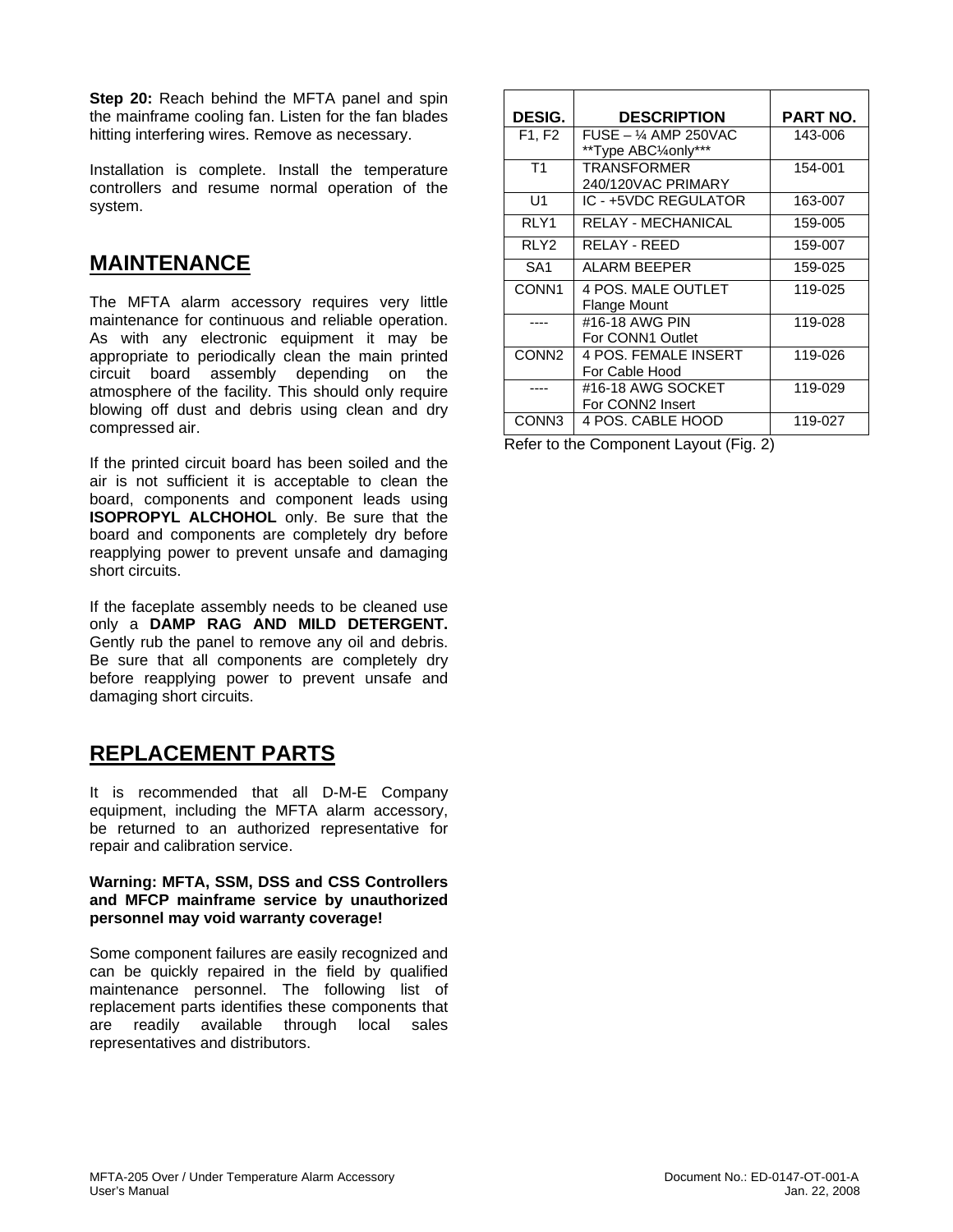

**Figure 2**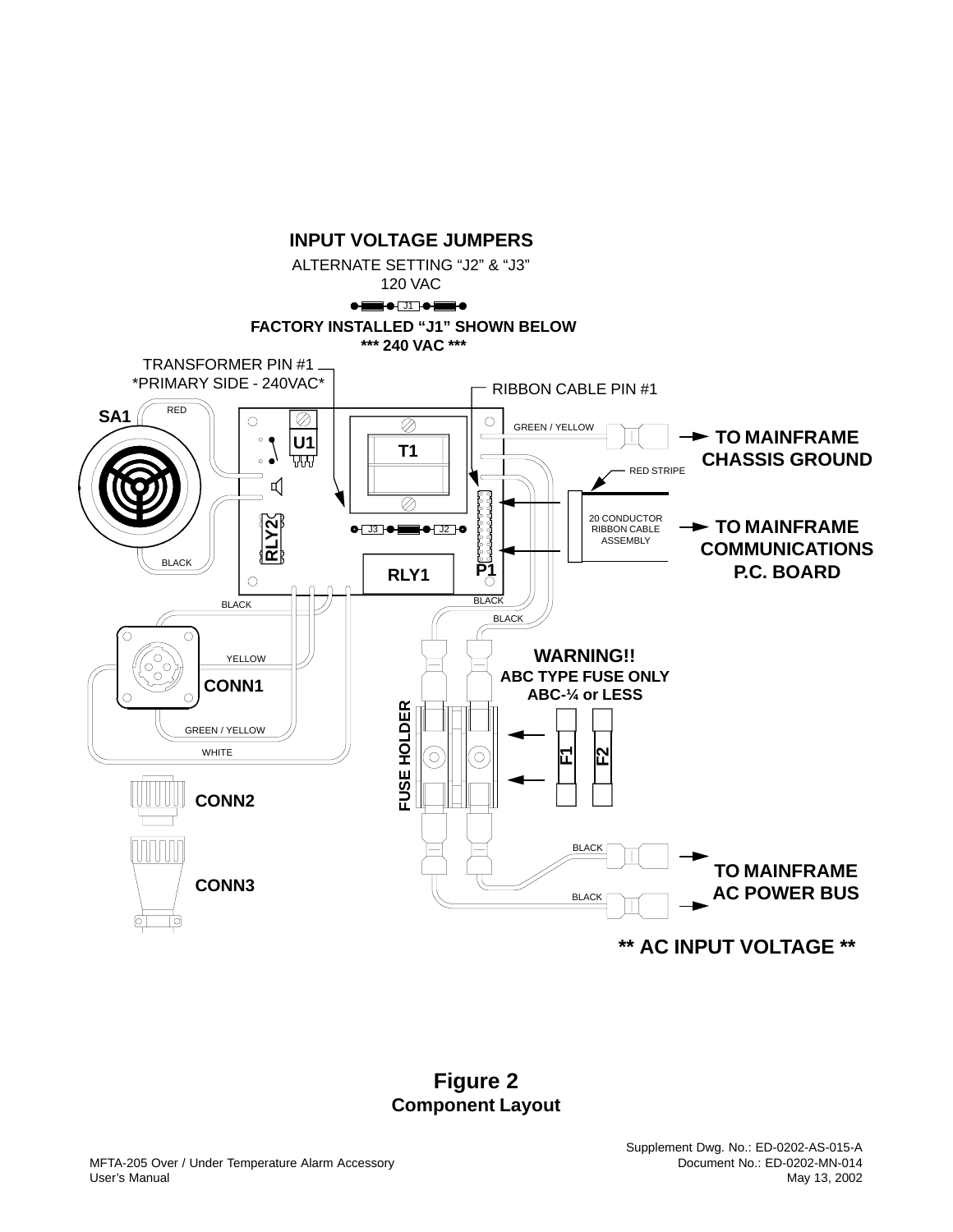\*\*\* LOOKING AT THE REAR OF MAINFRAME \*\*\*



MFTA-205 Over / Under Temperature Alarm Accessory User's Manual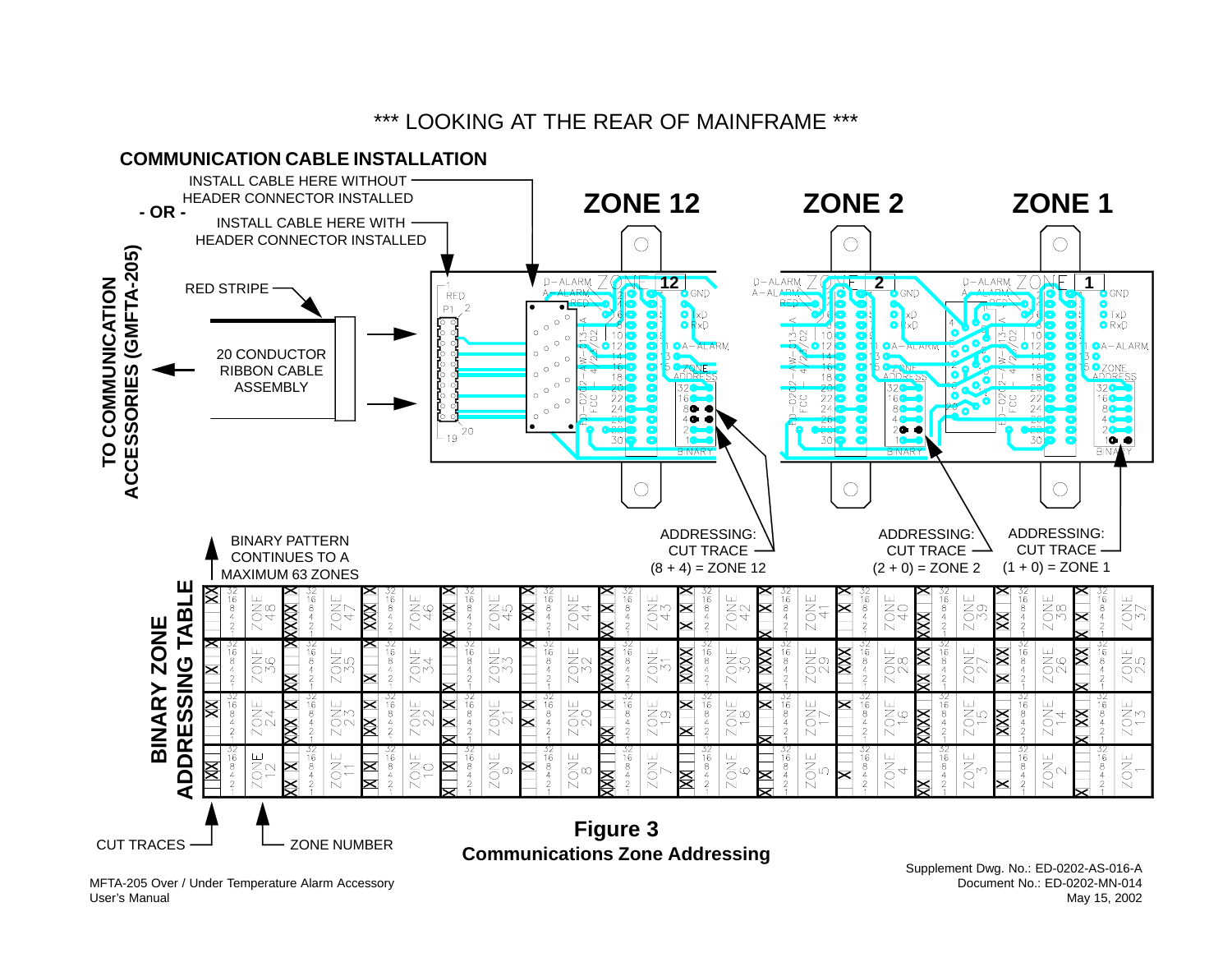

**Figure 4 Auxiliary Output Connector - Example Use Schematic**